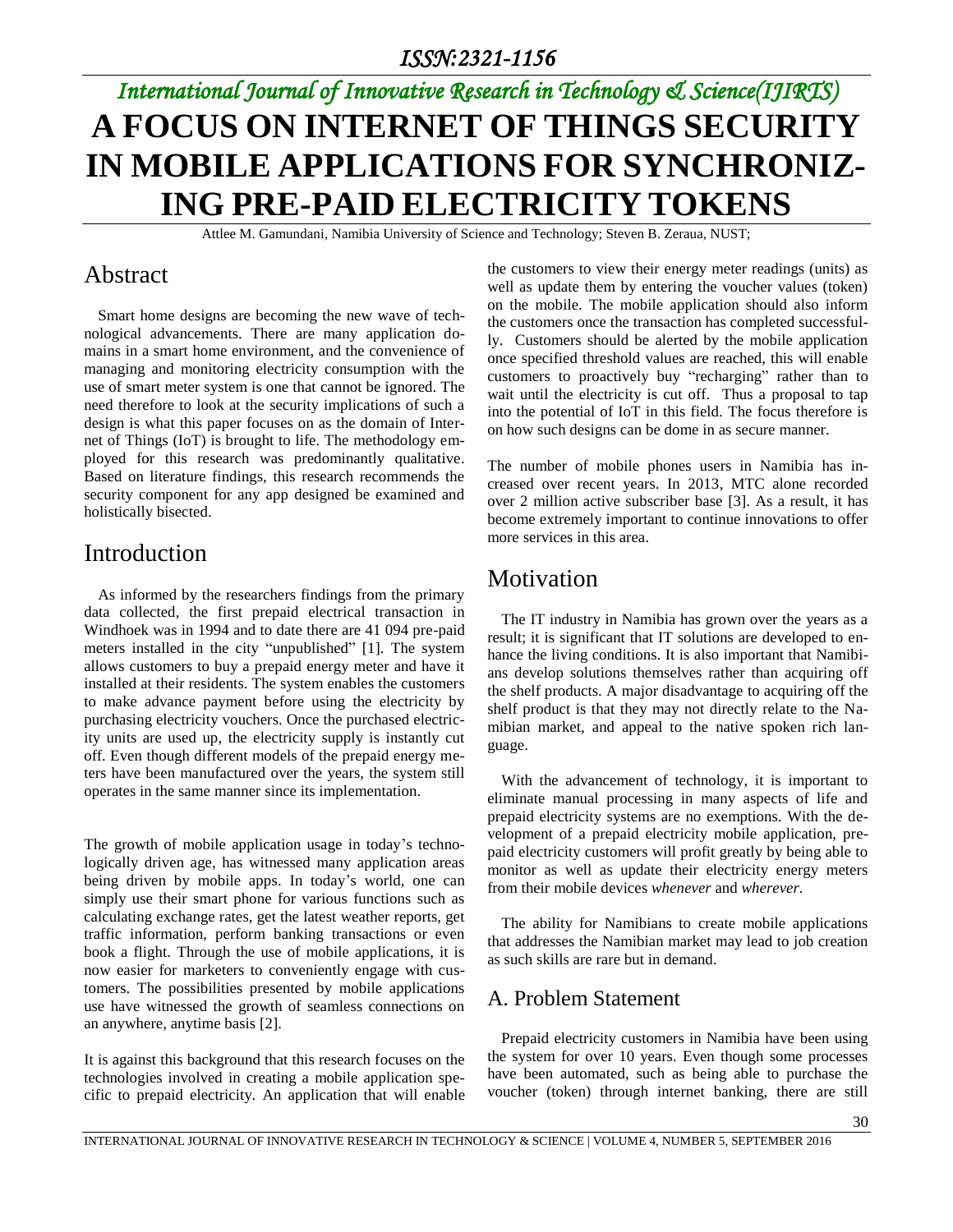# *International Journal of Innovative Research in Technology & Science(IJIRTS)*

manual steps involved. One of the major issue is the fact that after purchasing electricity and obtaining your unique values (token), one would have to go home and physically punch in those values on the prepaid energy meter device in order for your meter units to be updated. Another issue is that, when one is not at home, it's impossible to get your energy meter units (current usage), thus you won't be able to determine whether or not you need to purchase electricity.

The MTC tango system is an exemplary solution to benchmark on how one could automate the prepaid electricity system. When one purchases a tango recharge voucher, you receive your unique values (token). You can then send an SMS to the number 139 with your unique numbers as the body of your massage. Your balance gets updated based on your recharge voucher value. To obtain your balance, you simply dial or send an SMS to the number 139 and your balance get displayed on your mobile phone screen [3].

Since both systems uses tokens, this research focus on how the pre-paid electricity systems can be improved to behave in a similar manner as the MTC tango system whereby one would use a mobile application to mainly update and read energy meter units.

#### B. Overview of Prepaid meters

.

Prepaid energy meters have advanced in recent years and there is sufficient amount of literature available. There is enough information available in books as well as the Internet about how prepaid electricity systems work [4] and mobile application programming languages.

Frost and Sullivan released a white paper entitled "Are you ready for the prepaid meter revolution" [5] that addresses the challenges faced by utility companies and how these companies can use "Smart Meters" to create business opportunities. The paper explains how "Smart meters have the ability to send and receive data from the utility." This ability, something that is not practical with traditional meters allows for innovation in this area.

As espoused by [6], the potential benefits of using Smart Metering. Benefits such us the ability to receive real-time consumption information via display device are outlined in [6]. According to [6], utility companies can also benefit from Smart meters, as they are able to receive usage information. That information can be used to analyze and manage supply portfolios.

Smart energy meters are built with a Global System for Mobile communication (GSM) module that enables energy distribution companies to remotely control the device. Most innovation in this area is centered on the benefits the solution provides to the energy distribution companies. Very little attention is given from a customer's perspective.



**Figure 1 Components of a smart energy meter**

Figure 1 is a simple overview of the components typically found in smart energy meters. The GSM module consist of a SIM card and utilizes telecommunications systems to transmit data to energy distribution companies. The number of available electricity units is digitally displayed at the top of the energy meter. The relay circuit feeds the household with electricity received by the meter from electricity distribution companies.

## C. GSM Technology

GSM is broadly recognized as a digital mobile phone system that many parts of the world are using to date. The GSM technology was first launched in Finland in 1991 and it operates at either 900MHz or 1800 MHz frequency band [7]. A GSM phone makes use of the SIM card to identify the owner of the mobile phone. GSM digitizes and compress the data, then sends it down a channel with two other streams of user data, each with its own slot [7].

An alternative to GSM technology is CDMA (Code Division Multiple Access). Together with GSM, they are the mostly widely used radio systems in mobile phones. Most mobile networks including MTC and TN mobile in Namibia make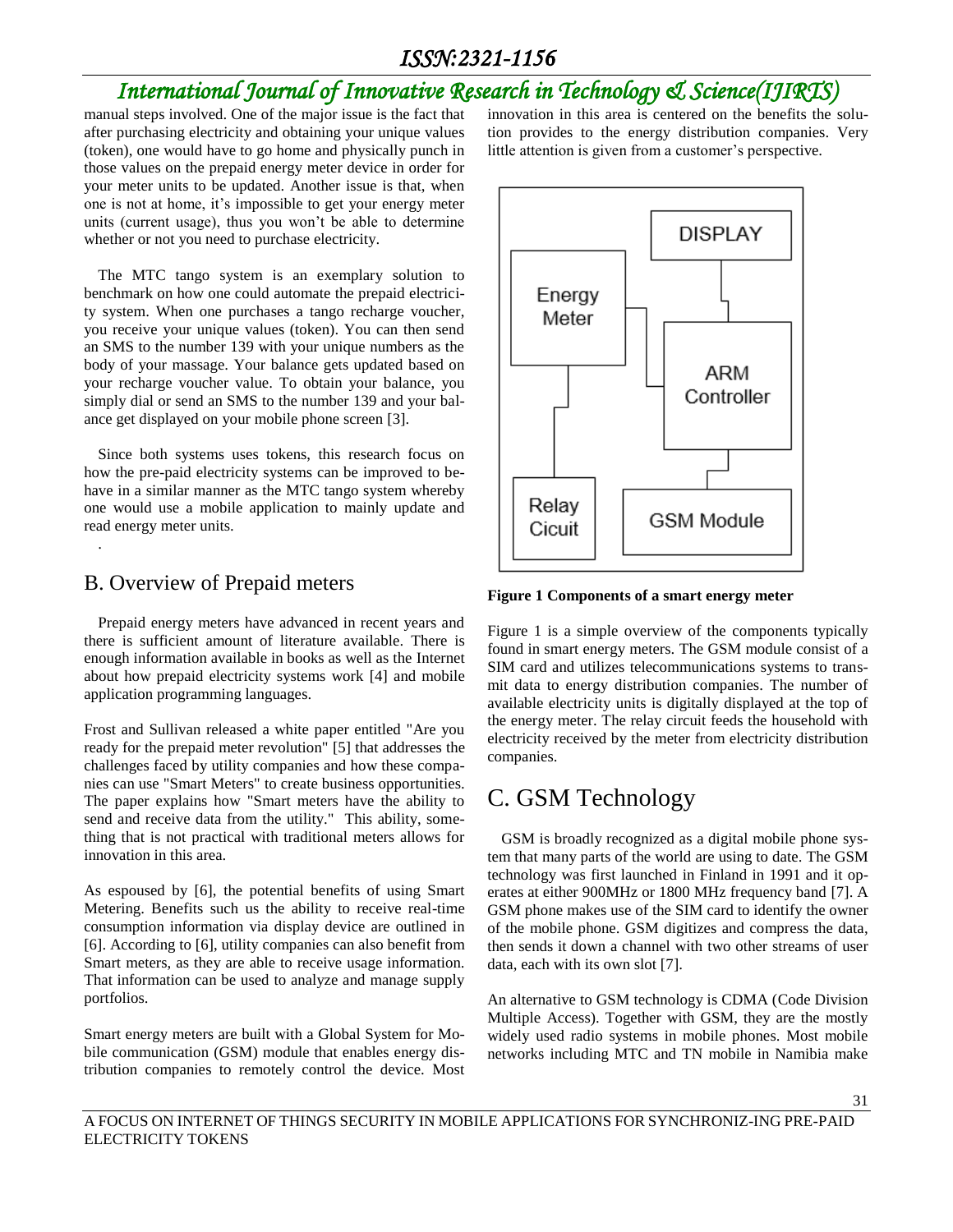# *International Journal of Innovative Research in Technology & Science(IJIRTS)*

use of the GSM system. It is for this reason that research concentrated more on the GSM system.

For a GSM technology to function, The following needs to be in place, an MS (Mobile station) entailing both a SIM card and a mobile phone, a BTS (Base Transceiver Station), a BSC (Base Station Controller), SGSN, GPRS PS: Packet Switch or GGSN and then finally the core network consisting of SMS-GMSC as depicted in Figure 2.



**Figure 2 GSM Systems components**

Orbit, a company based in Australia uses GSM technology to control different equipment's remotely. With Orbit GSM remote control, reading current dam levels and the ability to remotely operate pumps has been made possible through the use of mobile phones [8]. Figure 3 indicate the different appliance Orbit GSM remote control is able to adjust remotely.



**Figure 3 :GSMX Remote control and alarm system** Mobile Application

As portrayed by [9] businesses can take advantage of mobile commerce, especially as validated by [9]'s statement, "Mobile technology allows businesses to become more service-oriented in what they do and to tailor what they provide to better meet the needs of individual consumers." [9] further elaborates how our living styles have been disrupted or altered by mobile phones, therefore this research focuses on more innovation around services that can be provided using

mobile devices particularly in the electricity area but with an eye towards security on the adoption of such technology.

Efforts were made in the early 2000 to develop a "smart phone" by companies such as BlackBerry. But it was only in 2007 when apple released its first iPhone that smartphones become to conquer the world. Many other mobile companies such as Samsung and Google followed soon by creating their own version of smartphones. The ability of customers being able to download mobile applications onto their smart phones was one of the key reasons for the success of this innovation.

By July 2015, android users had 1.6 million mobile applications available for download while in comparison, Apple App store had 1.5 million mobile applications available [10].



**Figure 4 Number of apps available in leading app stores as of July 2015 [10]**

With the integration of the GSM module with energyprepaid meters, options are now available to continue innovation along this area. Although there are overwhelming technology innovations to date, this research finds very little literature with regard to mobile applications for pre-paid electricity in Namibia or Africa at large. This paper will perhaps supplement the research in this field of study.

#### Study Area

Electricity distribution companies use energy meters to determine how much units a specific residence or business consumed thus enabling them to bill them appropriately. In Namibia, there are two ways consumers pay the usage of electricity. One is by paying a monthly usage bill that electricity distribution company's issue to their customers at the end of every month and the second is by buying electricity units upfront. This research focuses on the latter whereby customers have a pre-paid energy meter installed at their premises and when they purchase electricity, they receive a token from that specific vendor. It is this token, a twenty-

32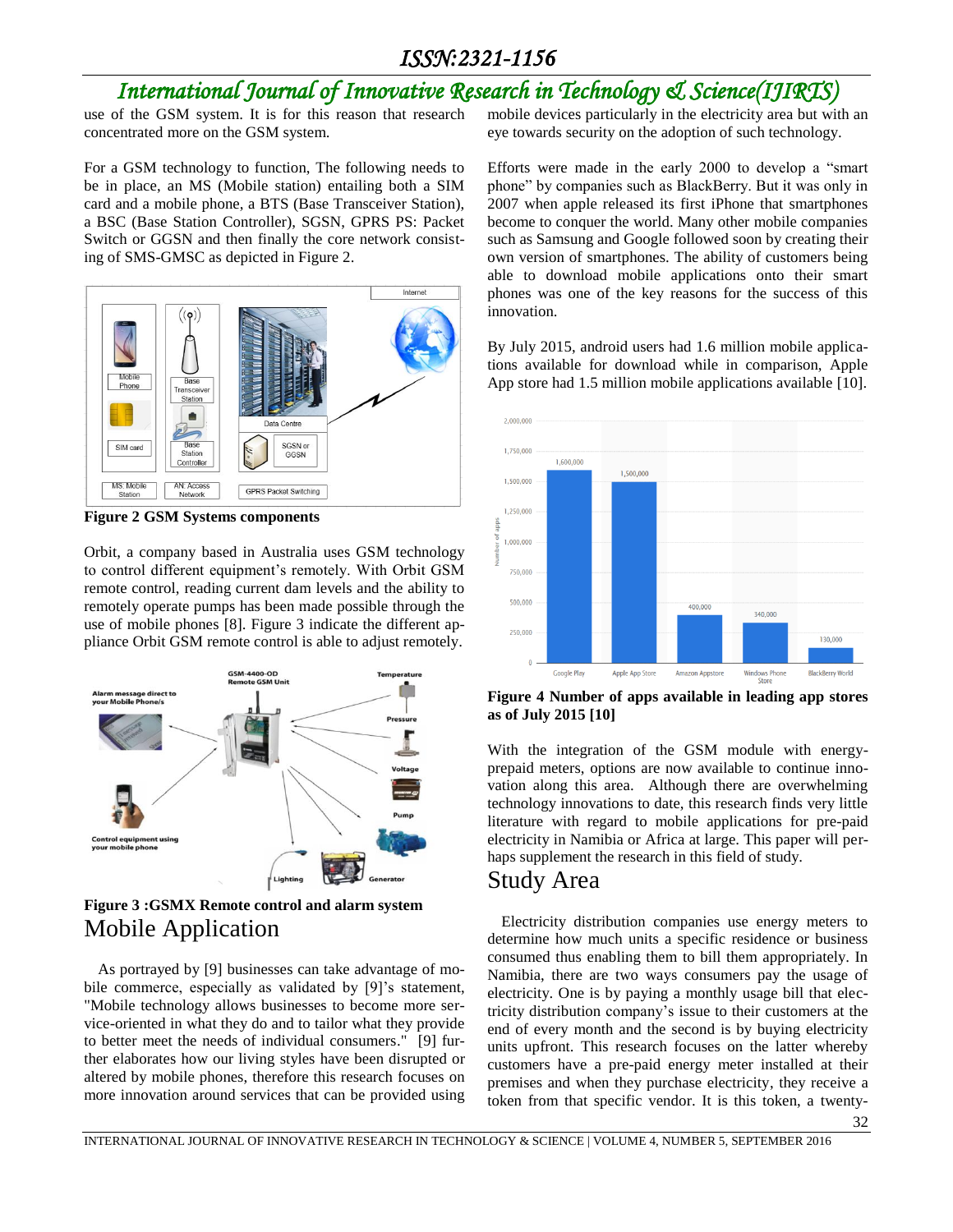# *International Journal of Innovative Research in Technology & Science(IJIRTS)*

digit number that customers have to go manually input on the pre-paid meter at their residents. This research's main goal is to eliminate any manual processing involved by introducing a mobile application that's lets you send this token digits to your pre-paid meter via the internet but maintaining the security and privacy of your personal data.

Of the 57 respondents, 64% had pre-paid energy meters installed at their residents while the minority 33% had conventional energy meters whereby they receive monthly usage bill from electricity distribution companies on a monthly basis.



**Figure 5 Prepaid vs Non-Prepaid Respondents**

Sixty four percent of the respondents that have pre-paid energy meters installed at their residents indicated that they have to make a phone call at least once a month to someone at the resident to find out how much electricity units are displayed on the pre-paid energy meter.

The most popular features that respondents were keen on were the ability for the mobile application alerts them when the electricity units are low. This will enable them to proactively purchase electricity units. The ability for the mobile application to send the purchase units (token) straight to the prepaid energy meter was the second most popular feature. Third came the ability to display live units amount as displayed on the meter at their residents.

# Security Concerns on Mobile App for Electricity tokens synchronization.

As a concern for the security design of the mobile app, the danger of exposing personal data is greatly of concern. Once there is a traceable link between a mobile app and a specific electricity meter that entails one can track the actual physical residence of the mobile phone owner. Usage patterns can be tracked by monitoring last bought units and next purchase.

The ability to avail a reading ability of the actual meter reading in real-time also prevents a critical risk, if an intruder gains access to such valuable piece of information, they are able to monitor when there is slow consumption which may signal absence of inhabitants in a given household.

With the interconnected nature of objects in a house setting a lot is at stake from the security side, however, our focus is on privacy issues especially safeguarding personal data. Most apps on the market do prompt and request access to many features of your mobile phone like camera, documents and profile, which is amongst the challenging issues of app design and deployment.

# Proposed Security Considerations

Based on the feared security concerns, it is the recommendation of this paper that consideration be made to the salient features that compromise the privacy of personal data as such the app should be limited to only meter reading capabilities and have sharing capabilities with other objects or applications be disabled.

All information disseminated between the app and the physical electricity meter should be encrypted. Henceforth a lightweight encryption scheme should be implemented in the design of the proposed electricity synchronization app for updating tokens.

## Conclusion

Statistical analysis of survey results shows that both prepaid and non-prepaid customers are very interested in a mobile application that would allow them to remotely operate their energy meters. This will allow them to continuously and conveniently monitor their electricity usage. Further assessment of the results indicates that the most important feature the mobile application should have is the ability to alert customers when a predetermined threshold value is reached. Thus providing them with enough time to purchase electricity and prevent cut-off.

# Acknowledgments

The authors are thankful to IJIRTS Journal for the support to develop this document. The Namibia University of Science and Technology's Digital Forensics and Information Security Research cluster for availing a thriving research atmosphere.